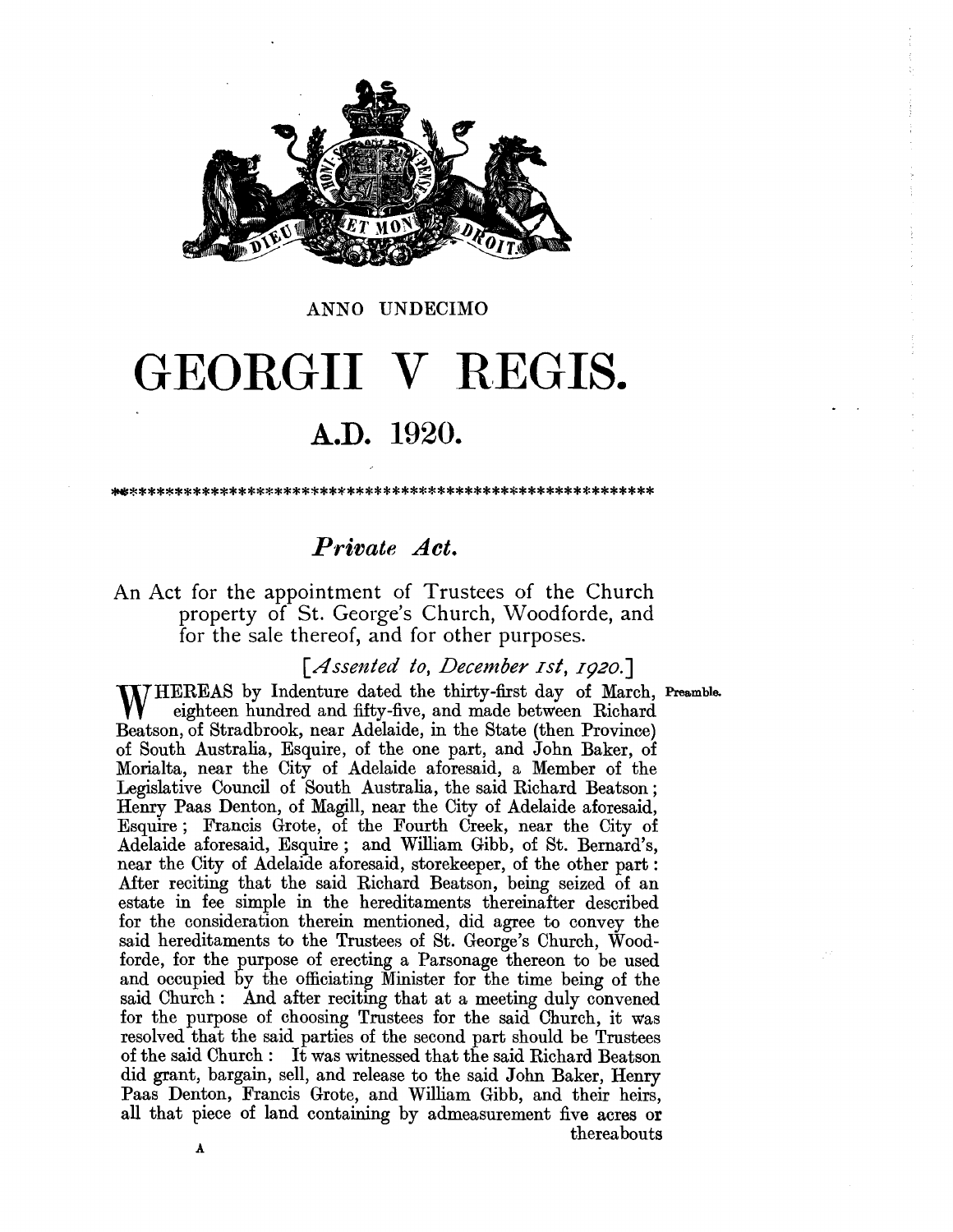#### *St. George's Church, Woodforde, Revocation of Trusts and Sale of Lands Act.-1920.*

thereabouts, part and parcel of all that section of land containing one hundred and thirty-four acres, and numbered 341 in the Provincial Survey, marked with the letter B, and which said piece or parcel of land is the western portion of the allotment numbered 7 in the plan of the said section, and is bounded as appears in the said Indenture to have and to hold the said piece or parcel of land, with the appurtenances thereto, unto and to the use of the said John Baker, Richard Beatson, Henry Paas Denton, Francis Grote, and William Gibb, their heirs and assigns, for ever upon trust to permit and suffer a messuage, tenement, or dwelling-house, with outbuildings and appurtenances, to be erected and built on the said land, and to permit the same and the said land thereby conveyed to be used and occupied as a Parsonage and Glebe by the dulyelected Minister for the time being officiating at St. George's Church aforesaid: And whereas by Indenture, dated the eleventh day of April, eighteen hundred and sixty-three, after reciting the said Indenture of the thirty-first day of March, eighteen hundred and filty-five, and after reciting that at a meeting of the seatholders of the said Church, duly convened and held on the eleventh day of April, eighteen hundred and sixty-three, Christopher Rawson Penfold, of the Grange, near Magill aforesaid, Esquire; Will:am James Turner, of the Third Creek, near Magill aforesaid, Esquire; and Robert Cottrell, of Woodforde, near Magill aforesaid, coachbuilder, were appointed Trustees in the place of the said Richard Beatson, Francis Grote, and William Gibb, who had resigned their office as Trustees: It was witnessed that for the purpose of vesting the trust estate in the said Christopher Rawson Penfold, William James Turner, and Robert Cottrell, jointly with the said John Baker and Henry Paas Denton, all that the lands and hereditaments described in the said Indenture of the thirty-first day of March, eighteen hundred and fifty-five, Were granted unto and to the use of the said John Baker, Henry Paas Denton, Christopher Rawson Penfold, William James Turner, and Robert Cottrell, their heirs and assigns, for ever upon and subject to the trusts contained in the said recited Indenture of the thirty-first day of March, eighteen hundred and fifty-five: And whereas neither of the said Indentures contained any provision for the appointment of new Trustees: And whereas by virtue of Certificate of Title under the provisions of the Real Property Act, 1886, Register Book, volume 219, folio 197, the said Henry Paas Denton, Robert Cottrell, and William James Turner are registered as the proprietors of an estate in fee simple in portion of section 341, in the Hundred of Adelaide, containing one rood and thirteen perches, or thereabouts, and bounded as appears in the said Certificates of Title, which said piece of land has since the acquisition thereof in the year eighteen hundred and seventy-six been used as a right-of-way in connection with the land firstly hereinbefore described: And whereas by virtue of Certificate of Title under the provisions of the Real Property Act, 1886, Register Book, volume 324, folio 141, Ross Thompson Reid and Samuel Crawford Pearson, both of Magill, gentlemen, and Alfred Honner, of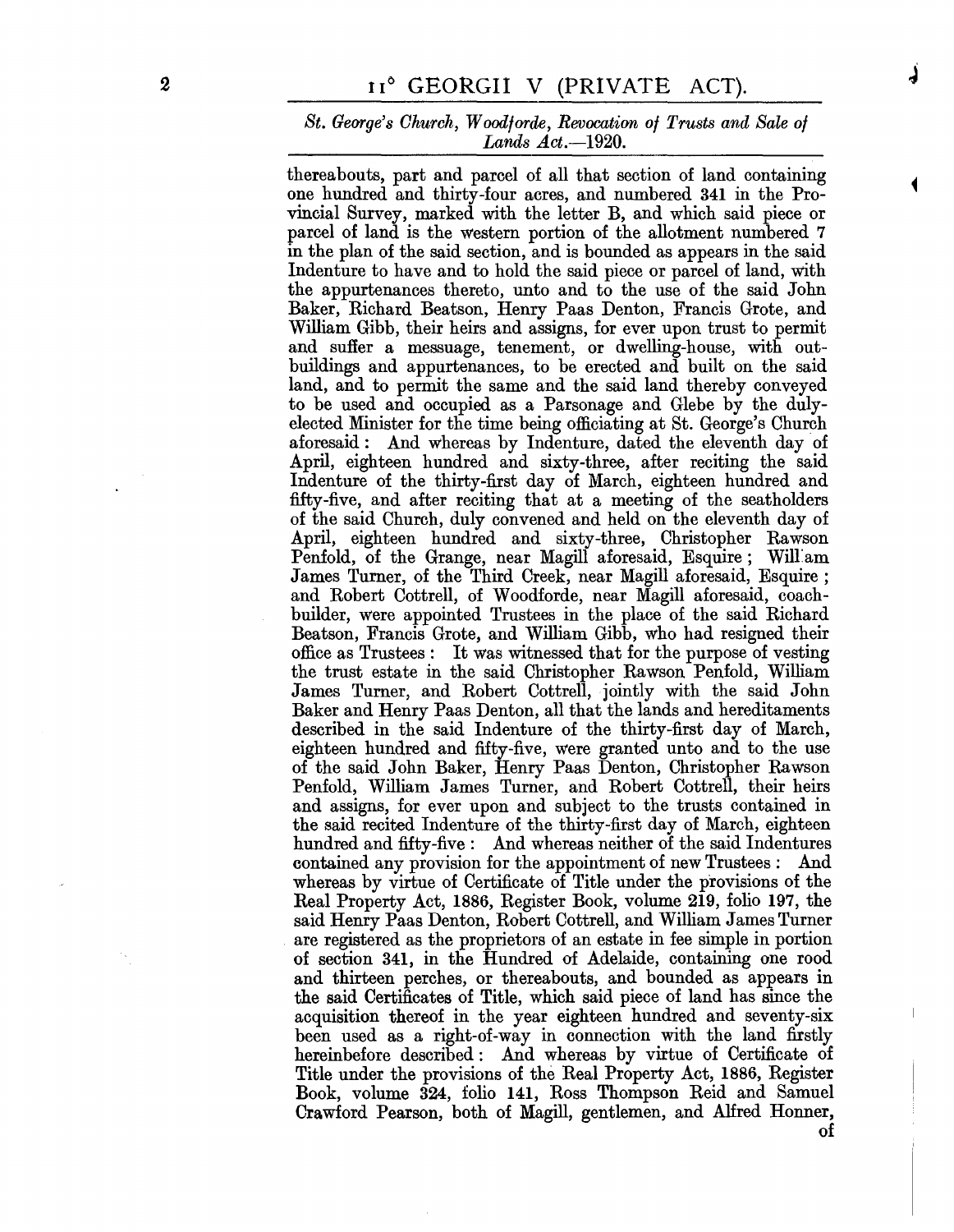#### 11° GEORGII V (PRIVATE ACT).

#### *St. George's Church, Woodlorde, Revocation 01 Trusts and Sale 01 Lands Act.-1920.*

of Magill, Clerk in Holy Orders, are seized of an estate in fee simple as joint tenants in that piece of land situated in the Hundred of Adelaide, County of Adelaide, being allotment No. 437, containing twenty-six perches or thereabouts, of portion of the section 327, laid out as Murray Park: And whereas the said land lastly described has since the acquisition thereof in the year eighteen hundred and eighty been used as Church property, and there is built thereon St. George's Hall, which has been and still is used for purposes connected with the said Church and the Church School: And whereas by virtue of Certificate of Title under the Real Property Act, 1886, Register Book, volume 68, folio 233, the said John Baker, Henry Paas Denton, Christopher Rawson Penfold, William James Turner, and Robert Cottrell are seized of an estate in fee simple in that piece of land situated in the Hundred of Adelaide, County of Adelaide, being part of the allotment No.5, of the section 342, laid out as Woodforde, containing two roods and two perches, or thereabouts, except as in the said Certificate of Title excepted and bounded as appears in the said Certificate of Title: And whereas since the acquisition of the said last-mentioned piece of land in the year eighteen hundred and sixty-five, the same has been used as an accommodation reserve in connection with St. George's Church, Woodforde aforesaid: And whereas the said John Baker, Richard Beatson, Henry Paas Denton, Francis Grote, William Gibb, Christopher Rawson Penfold, William James Turner, Robert Cottrell, Ross Thompson Reid, Samuel Crawford Pearson, and Alfred Honner are all dead, and there is no provision in any of the said deeds for the appointment of new Trustees of the said properties or any of them: And whereas it is expedient that new Trustees of all the aforesaid Church properties should be appointed, and that the said properties should be vested in such new Trustees, freed and discharged of and from the trusts heretofore declared or subsisting of and concerning the same, and that the said properties should be held by such new Trustees, upon the trusts and with and subject to the powers and authorities hereinafter contained: And whereas at a meeting of the Vestry of St. George's Church aforesaid, held on Monday, the fourteenth day of June, nineteen hundred and twenty, it was resolved that the following persons should be the Trustees of the aforesaid Church properties, viz. : $-William$  John Reid Hutchison, of Magill, accountant; Henry Ernest Horsnell, of Magill, dairyfarmer; Harry Newburgh Bainbridge, of Medindie, insurance manager; Esther Galt, of Lorne Avenue, Magill, widow; and John Henry Thomas Trewenack, of Kensington Road, Leabrook, potter-

Be it therefore Enacted by the Governor of the State of South Australia, with the advice and consent of the Parliament thereof, as follows:

1. This Act may be cited for all purposes as " St. George's Church, Short title. Woodforde, Revocation of Trusts and Sale of Lands Act, 1920."

**2. In**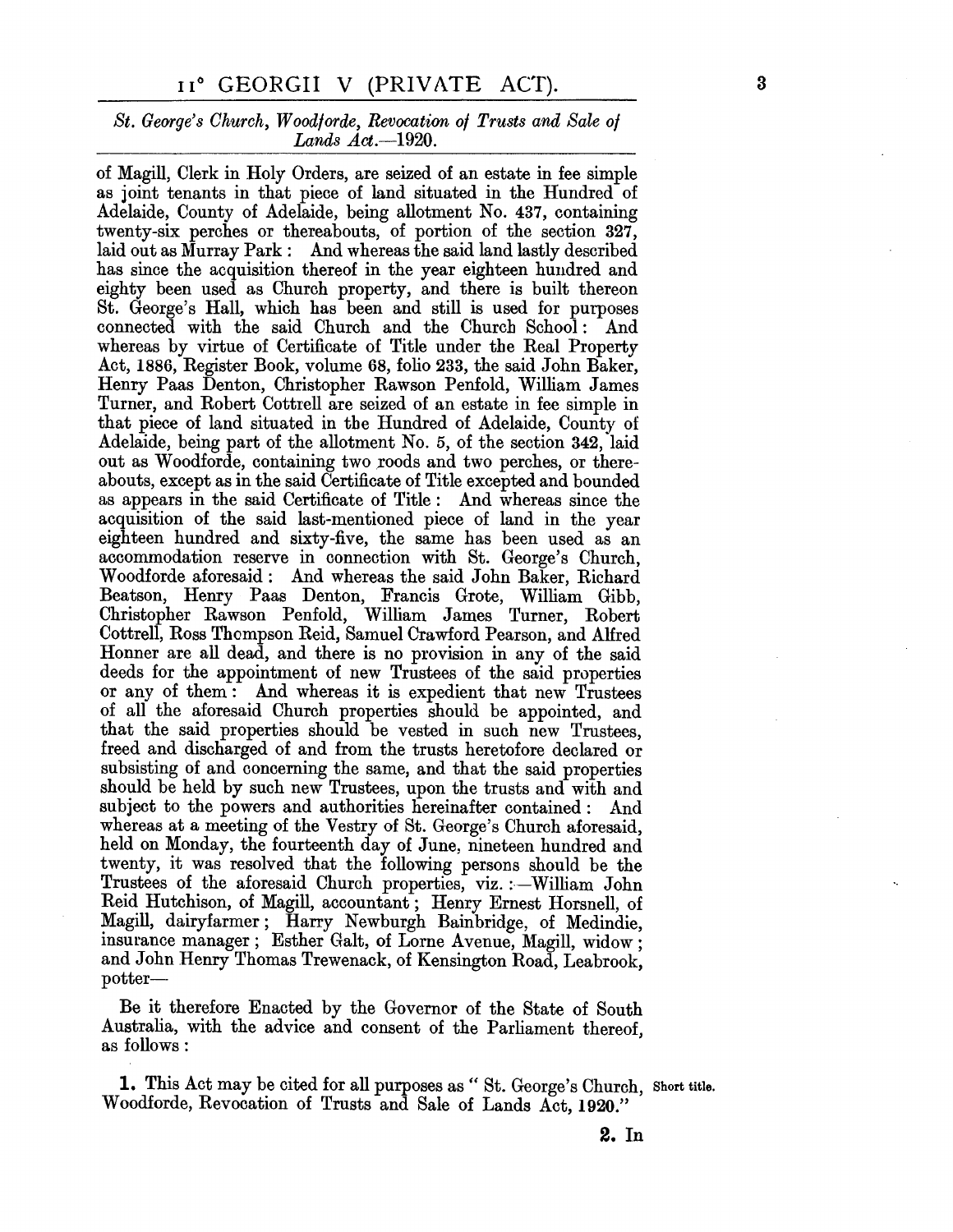*St. George's Church, Woodforde, Revocation of Trusts and Sale of Lands Act.-1920.* 

Interpretation.

**2.** In this Act, unless the context otherwise requires, the following expressions shall have the meanings ascribed to them :-

" The Church " means " St. George's Church, Woodforde ":

- " The Minister" means and includes the present Rector, the Reverend John Thomas Phair, and also every future Rector or other Minister of the Ohurch:
- "The Parsonage and Glebe land" means and includes the lands comprised in the said Indenture, dated the thirtyfirst day of March, eighteen hundred and fifty-five, and in the said Oertificate of Title, Register Book, volume 219, folio 197 :
- "The St. George's Hall land" means and includes the land comprised in the said. Oertificate of Title, Register Book, volume  $324$ , folio  $141$ :
- " The Accommodation Reserve" means and includes the lands comprised in the said Oertificate of Title, Register Book, volume  $68$ , folio  $233$ :
- "The said lands" means and includes the Parsonage and Glebe land, the St. George's Hall land, and Accommodation Reserve land, and any other lands purchased by the Trustees under the powers in that behalf hereinafter contained:
- " The Trustees" means the said William John Reid Hutchison, Henry Ernest Horsnell, Harry Newburgh Bainbridge, Esther Galt, and John Henry Thomas Trewenack, and any other Trustees hereafter appointed under the provisions of this Act.

**3.** The said lands shall henceforth be vested in and held by the Trustees, freed and absolutely discharged of and from all trusts and conditions heretofore declared or subsisting concerning the same; and the Registrar-General of the State of South Australia shall register the Trustees as the owners in fee simple of such of the said lands as are under the provisions of the Real Property Act, 1886, or any part or parts thereof.

**4.** The said lands shall henceforth be held by the Trustees upon trust to sell the said lands, or any part or parts thereof, with power to the Trustees to postpone the sale of' the said lands, or any part thereof, for so long as they shall think fit; and it shall be lawful for the Trustees to subdivide the said lands into such allotments, streets, and ways as the Trustees shall consider most advantageous, and to sell and dispose of the said lands without any subdivision as aforesaid, or, if the same be subdivided, then in one or more lots with rights-of-way over such streets or ways; and any such sale may be by public auction or private contract, for cash or on credit, or partly for cash and partly on credit, and either with or without special conditions relative to title or otherwise, with power to buy in at sales by auction and to rescind contracts for sale, and to resell without being

Lands vested in Trustees.

Power of sale.

4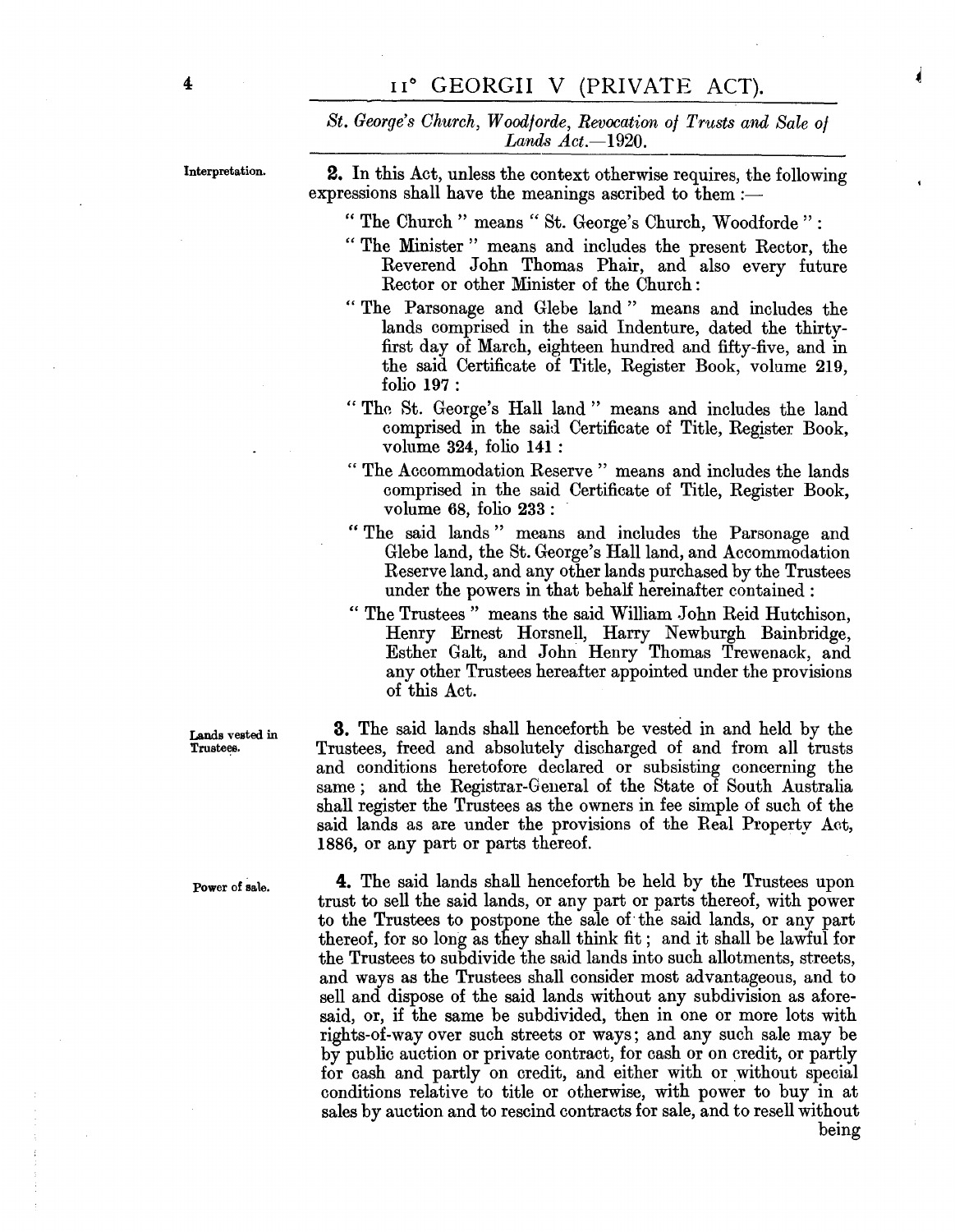#### II<sup>°</sup> GEORGII V (PRIVATE ACT).

#### *St. George's Ohurch, Woodjorde, Revocation 0/ Trusts and Sale 0/ Lands Act.-1920.*

being answerable for any loss or diminution in price, and generally on such terms and conditions as the Trustees shall think expedient; and upon every such sale it shall be lawful for the Trustees to convey, transfer, or assure the said lands, or any part or parts thereof, so sold or expressed so to be unto and to the use of the purchaser or purchasers thereof, his or their executors, administrators, and assigns, or as he or they may direct absolutely freed and discharged from all trusts and conditions declared or subsisting of and concerning the same.

**5.** The Trustees shall hold the said lands until the sale thereof Trusts until sale. upon the following trusts, that is to say :—

- 1. As to the Parsonage and GJebe land upon trust to permit the same to be used and occupied as a Parsonage and Glebe by the Minister:
- II. As to the St. George's RaHland and Accommodation Reserve land upon trust for such Church purposes as may be declared in respect thereof at a duly convened meeting of the Vestry of the Church.

**6.** Upon sale of the said lands, or any part thereof, the Trustees Investment of trust shall, out of the proceeds arising from such sale or sales, pay all funds. costs, charges, and expenses of and incidental to obtaining this Act, and to the sale of the said lands, or any part or parts thereof, and shall stand possessed of the net proceeds, and apply the same to and for some one or more of the following purposes, that it so say :-

- 1. Upon sale of the Parsonage and Glebe land or any portion thereof upon trust-
	- (a) To invest the same in some one or more of the investments authorised by law for the investment of trust funds and to pay the income arising therefrom to the Minister :
	- (b) From time to time to purchase other lands and buildings to be used and occupied as a Parsonage and Glebe by the Minister:
	- $(c)$  To erect buildings on any portion of the said lands, and to permit such lands and buildings to be used and occupied as a Parsonage and Glebe by the Minister.
- II. Upon sale of the St. George's RaIl land or Accommodation Reserve land upon trust-

B

- (a) to invest the proceeds in such investments as aforesaid; or
- (b) to purchase other lands and buildings to be held by the Trustees and used for such purposes as shall from time to time be determined in respect thereof at a duly convened meeting of the Vestry of the Church. The